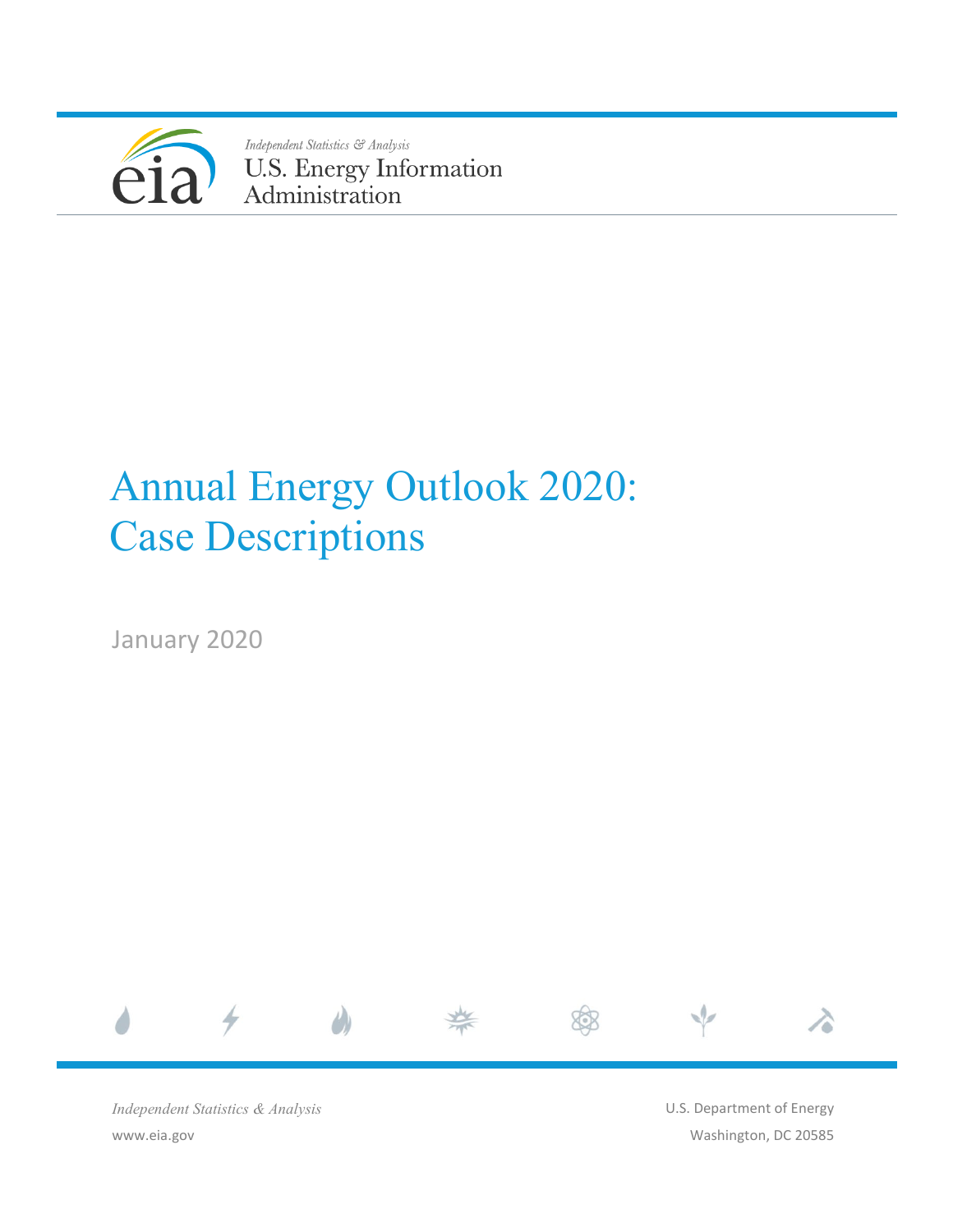This report was prepared by the U.S. Energy Information Administration (EIA), the statistical and analytical agency within the U.S. Department of Energy. By law, EIA's data, analyses, and forecasts are independent of approval by any other officer or employee of the U.S. Government. The views in this report therefore should not be construed as representing those of the U.S. Department of Energy or other federal agencies.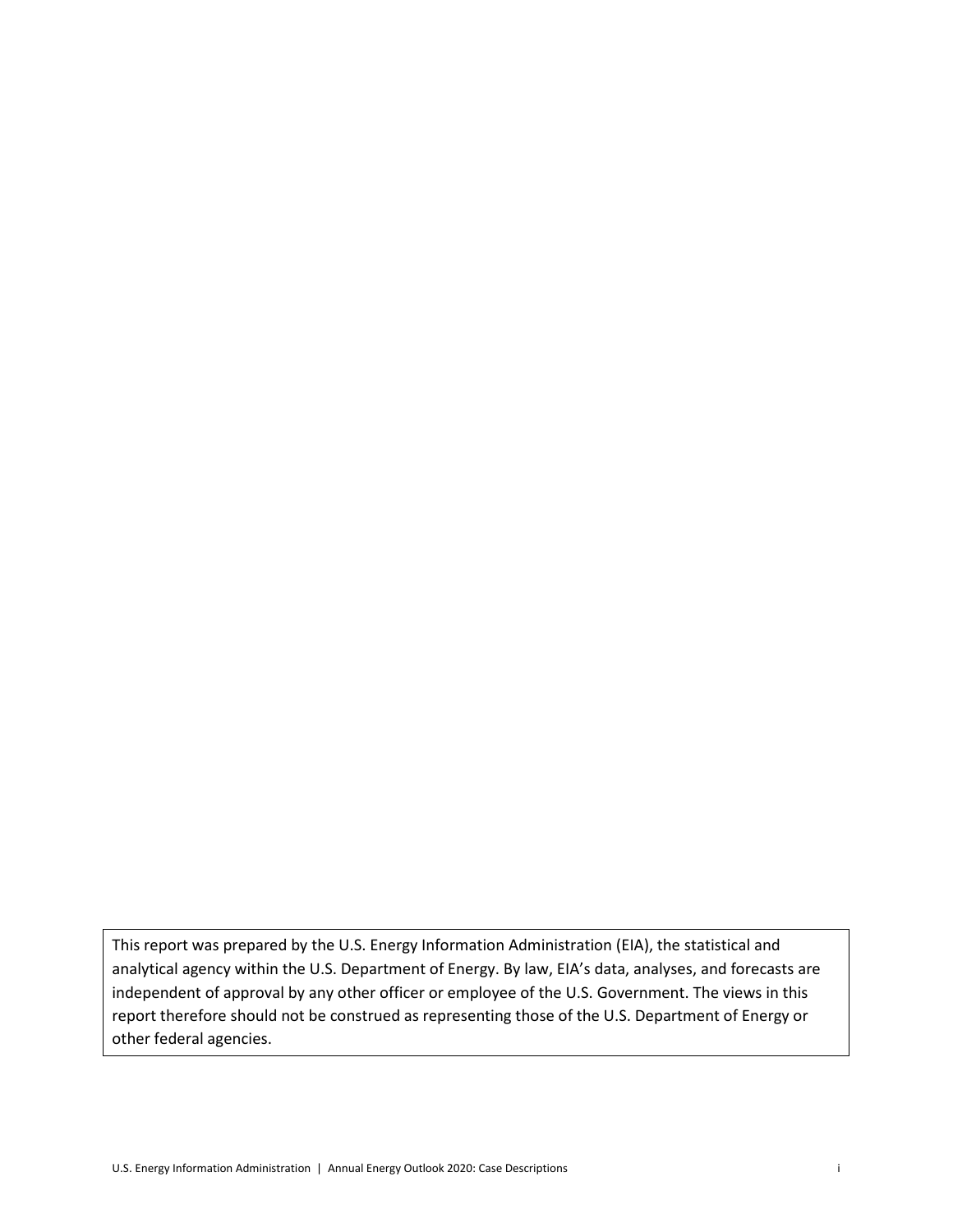# **Table of Contents**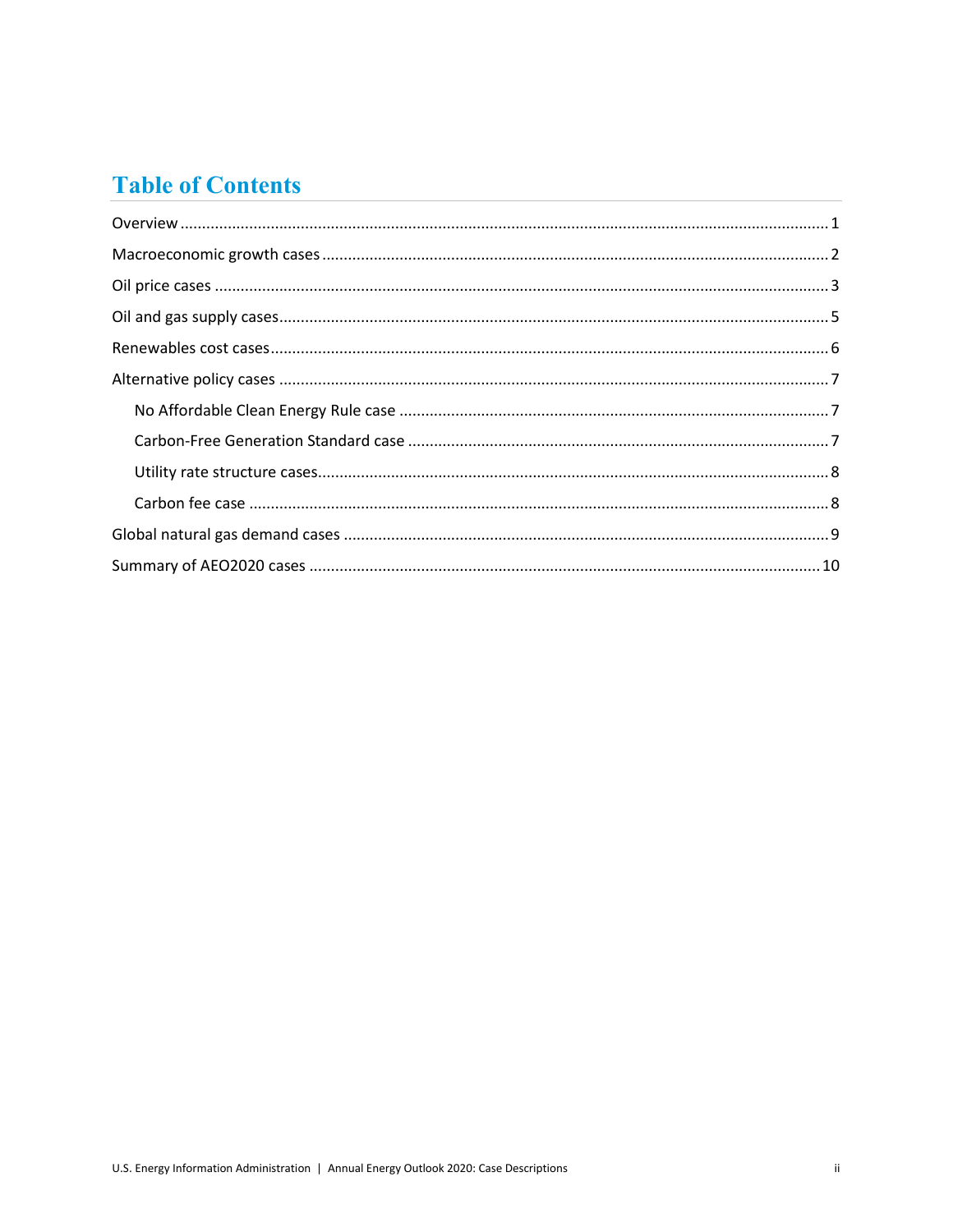### <span id="page-3-0"></span>**Overview**

Factors such as economic growth, future oil prices, the ultimate size of domestic energy resources, and technological change are often uncertain. To illustrate some of these uncertainties, EIA runs side cases to show how the model responds to changes in key input variables compared with the Reference case. The various cases covered in the *Annual Energy Outlook 2020* (AEO2020) are described in this document. AEO2020 has seven core cases:

- **Reference**
- High Economic Growth
- Low Economic Growth
- High Oil Price
- Low Oil Price
- High Oil and Gas Supply
- Low Oil and Gas Supply

EIA also introduces two new cases to capture uncertainty around the cost of electricity generated from renewable sources:

- High Renewables Cost
- Low Renewables Cost

[Table 5](#page-12-1) provides the formal case names, scenario names, and date keys. Results for all AEO2020 cases are available on th[e AEO table browser.](https://www.eia.gov/outlooks/aeo/data/browser/)

Because AEO2020 is a full edition of the AEO, EIA ran additional cases to support *Issues in Focus* analyses, which will be released later this year. The topics of these analyses are

- Alternative policies—cases analyzing renewable portfolio standards, the Affordable Clean Energy Rule, possible carbon allowance fees, and the amount paid for electricity generated by end users and sold to the grid
- Global natural gas demand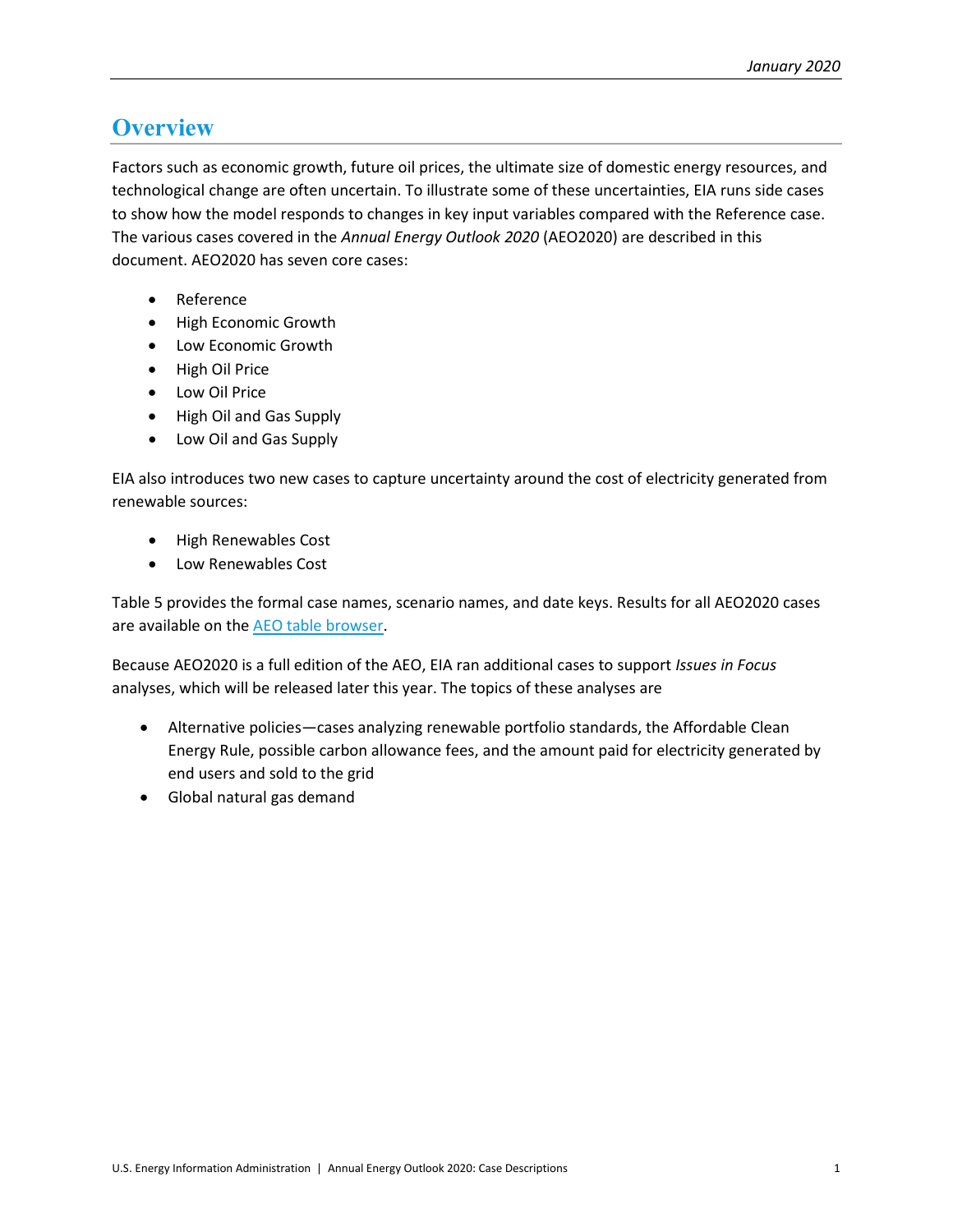### <span id="page-4-0"></span>**Macroeconomic growth cases**

The Low Economic Growth and High Economic Growth cases were developed to reflect the uncertainty in projections of economic growth. These cases show the effects of alternative growth assumptions that are higher than and lower than the Reference case energy market projections. In the economic growth cases, population and nonfarm labor productivity growth assumptions are altered, yielding changes in the growth of nonfarm employment, real disposable income, and real gross domestic product (GDP), among other macroeconomic effects. [Table 1](#page-4-1) shows average annual growth rates of these model parameters in the Reference case and in the macroeconomic side cases.

#### <span id="page-4-1"></span>**Table 1. Macroeconomic growth rates in the AEO2020 Low Economic Growth, Reference, and High Economic Growth cases**

| Compound annual growth rate, 2019-2050 | Low Economic<br>Growth case | Reference<br>case | <b>High Economic</b><br><b>Growth case</b> |
|----------------------------------------|-----------------------------|-------------------|--------------------------------------------|
|                                        | በ 4%                        | 1.5%              | ገ 7%                                       |
| Nonfarm labor productivity             | 1 ን%                        | 1 5%              | ነ ዓ%                                       |
| Nonfarm employment (labor force)       |                             |                   | 8%                                         |
| Real disposable income per capita      | 4%                          | 6%                | 8%                                         |
| Real gross domestic product            | 4%                          |                   | 4%                                         |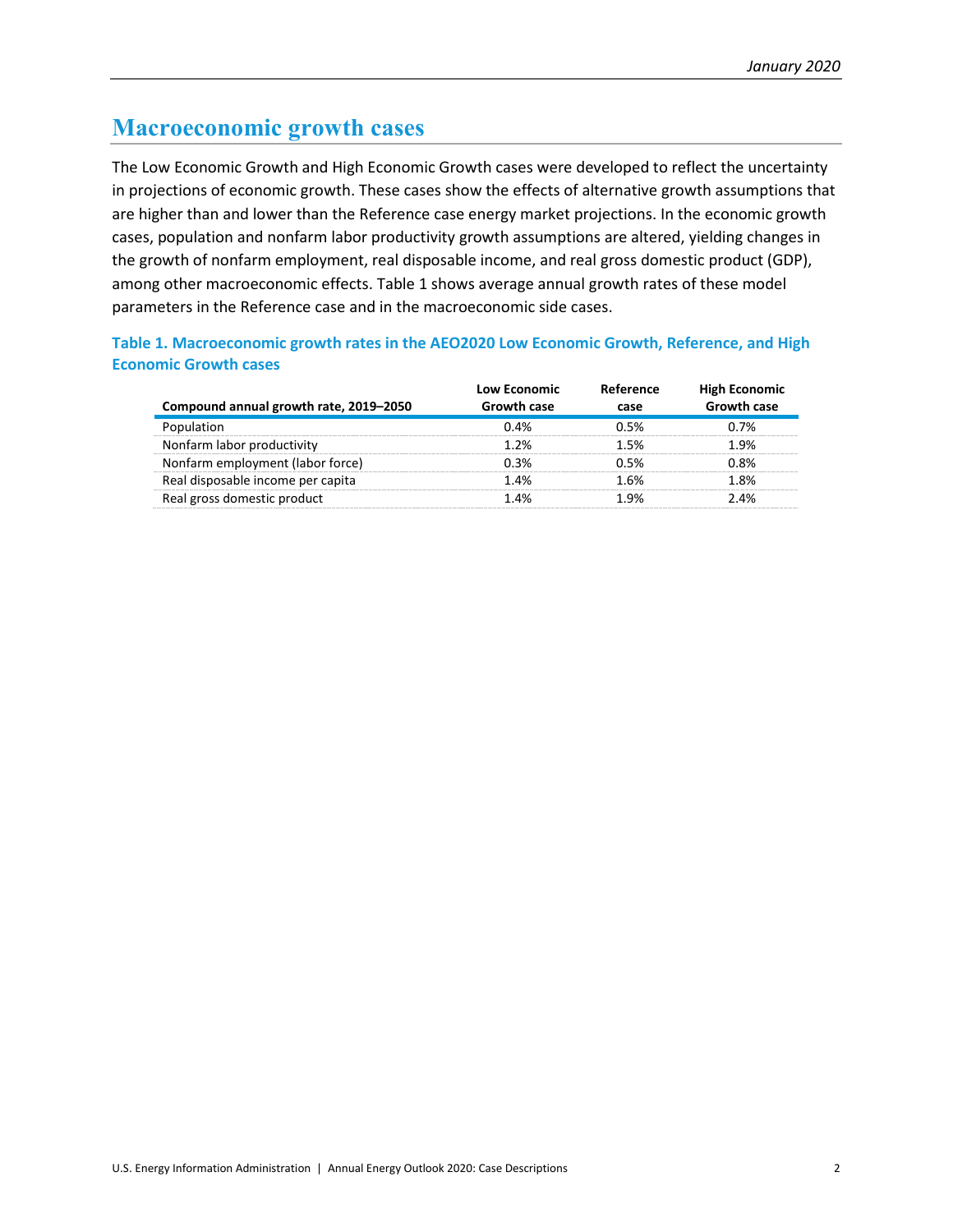### <span id="page-5-0"></span>**Oil price cases**

Different expectations about long-term future oil prices can significantly affect the energy system. The AEO considers three oil price cases (Reference, Low Oil Price, and High Oil Price) to assess the impacts of alternative views on the future course of oil prices. The benchmark world crude oil price in the AEO is based on historical spot prices for North Sea Brent crude oil, which is an international standard for light, sweet crude oil prices. Data tables also include West Texas Intermediate (WTI) prices—a critical reference point for the value of crude oil production in the U.S. Midcontinent—as well as the refiner's acquisition cost for imported crude oil.

The Reference case Brent spot price path is based on an increasing trend projection for both global oil supply and demand, with crude oil prices rising steadily across the projection period. Global petroleum and other liquids consumption increases steadily throughout the Reference case, in part because of an increase in the number of vehicles across the world—which is offset somewhat by improvements in light-duty vehicle (LDV) and heavy-duty vehicle (HDV) fuel economy in developing countries and increased natural gas consumption for transportation in most regions. Economic growth is steady during the projection period. The industrial sector also uses some substitutes for liquid fuels.

The Low and High Oil Price cases encompass a wide range of potential price paths, illustrating potential variation in global demand for and supply of petroleum and other liquid fuels. The Low Oil Price case assumes conditions under which foreign (global, excluding the United States) liquids demand is lower and supply is higher than in the Reference case, and the High Oil Price case assumes the opposite. Note that assumptions about U.S. supply and demand remain the same across the cases, and U.S. liquids production and consumption respond only to changes in prices.

In the Low Oil Price case, relatively low foreign demand occurs as a result of several assumptions:

- Economic growth that is relatively slow compared with historical trends, especially in the countries outside of the Organization for Economic Cooperation and Development (OECD)
- Reduced consumption in developed countries as a result of adopting more efficient technologies, extending Corporate Average Fuel Economy (CAFE) standards, lowering travel demand, and increasing consumption natural gas or electricity
- Efficiency improvements in nonmanufacturing industries in the non-OECD countries
- Industrial fuel switching from liquids to natural gas feedstocks for methanol and ammonia production

The Low Oil Price case also assumes higher supply than in the Reference case, as producers face lower costs of production for both crude oil and other liquids production technologies. With lower demand and higher supply, prices remain lower in the Low Oil Price case than in the Reference case throughout the projection period, but the impacts on global quantities produced and consumed are muted because the demand and supply effects somewhat offset each other at equilibrium.

In the High Oil Price case, these assumptions are largely reversed. Liquid fuel demand is higher as a result of higher economic growth, particularly in non-OECD countries, than in the Reference case. In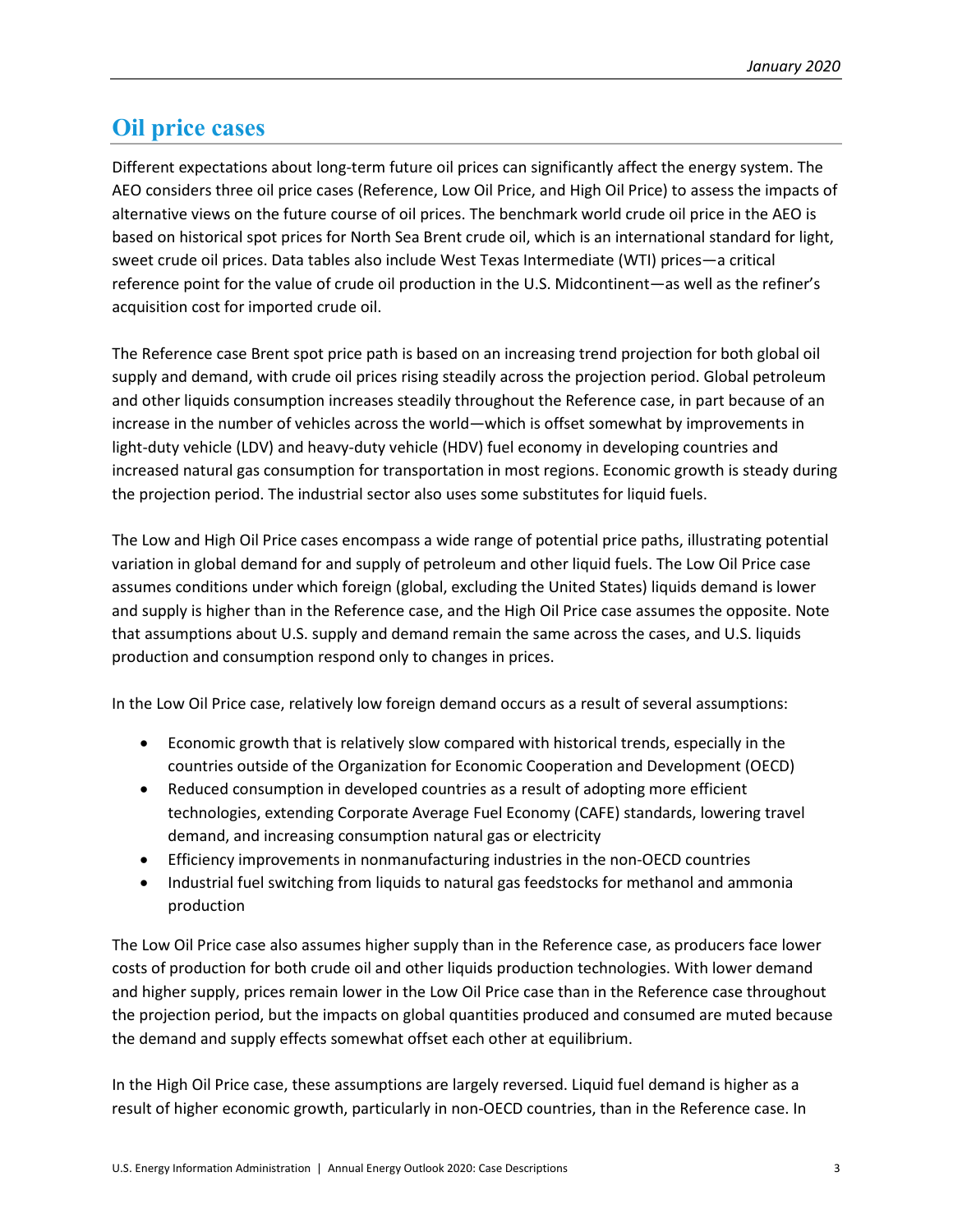non-OECD countries, consumers demand greater personal mobility and consume more goods. Fewer efficiency gains occur in the industrial sector, while growing demand for fuel in the non-manufacturing sector continues to be fulfilled with liquid fuels. Liquids supply decreases as a result of a lack of global investment in the oil sector, which eventually leads to higher production from non-Organization of the Petroleum Exporting Countries (OPEC) producers relative to the Reference case. Higher prices stimulate increased production of more costly resources, including tight/shale oil and bitumen, and also lead to significant increases in production of renewable liquid fuels, gas-to-liquids, and coal-to-liquids compared with the Reference case.

[Table 2](#page-6-0) shows assumptions of the Brent crude oil benchmark price in the most recent historical year and in the first and last years of the projection period for both oil price cases and the Reference case.

| 2019 dollars per barrel | 2019    | 2020    | 2050     |
|-------------------------|---------|---------|----------|
| High Oil Price case     |         | \$87.61 | \$183.11 |
| Reference case          | \$63.37 | \$58.51 | \$104.98 |
| Low Oil Price case      |         | \$38.01 | S46 28   |

#### <span id="page-6-0"></span>**Table 2. AEO2020 Brent oil prices in selected years in both oil price cases and the Reference case (2019 dollars per barrel)**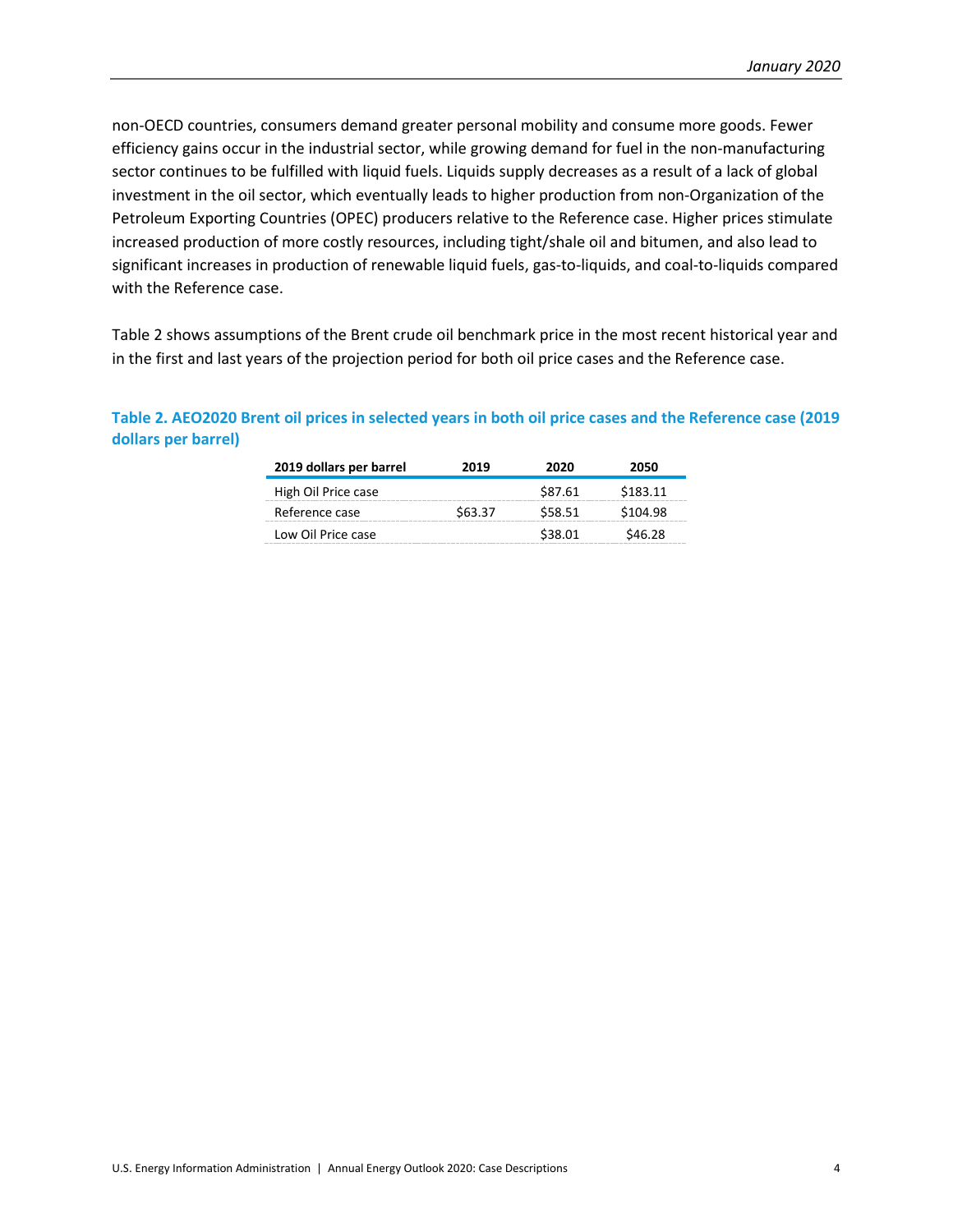## <span id="page-7-0"></span>**Oil and gas supply cases**

Estimates of technically recoverable tight/shale oil and natural gas resources are particularly uncertain and change over time as new information is gained through drilling, production, and technology experimentation. During the past decade, as more tight/shale oil formations have gone into production, estimates of technically recoverable tight/shale oil and natural gas resources have generally increased. However, these increases in technically recoverable resources (TRR) are based on many assumptions that might not apply over the long term or over the entire tight/shale formation. For example, some resource estimates may assume that crude oil and natural gas production rates achieved in one portion of the formation represent the entire formation, even though neighboring well production rates can vary greatly. In addition, the tight/shale formation can differ significantly across the petroleum basin with respect to depth, thickness, porosity, carbon content, pore pressure, clay content, thermal maturity, and water content. Technological improvements and innovations may also result in the development of crude oil and natural gas resources that have not been identified yet, and therefore they are not included in the Reference case.

The sensitivity of the AEO projections to changes in assumptions regarding domestic crude oil and natural gas resources and technological progress is examined in two side cases. These side cases are included to provide a framework to examine the effects of higher and lower domestic supply on energy demand, imports, and prices. Assumptions associated with these cases are described below.

In the Low Oil and Gas Supply case (formerly known as the Low Oil and Gas Resource and Technology case), the estimated ultimate recovery per well is assumed to be 50% lower than in the Reference case for

- Tight oil
- Tight gas
- Shale gas in the United States
- Undiscovered resources in Alaska
- Offshore Lower 48 states

Rates of technological improvement that reduce costs and increase productivity in the United States are also 50% lower than in the Reference case. These assumptions increase the per-unit cost of crude oil and natural gas development in the United States.

In the High Oil and Gas Supply case (formerly known as the High Oil and Gas Resource and Technology case), the estimated ultimate recovery per well is assumed to be 50% higher than in the Reference case for

- Tight oil
- Tight gas
- Shale gas in the United States
- Undiscovered resources in Alaska
- Offshore Lower 48 states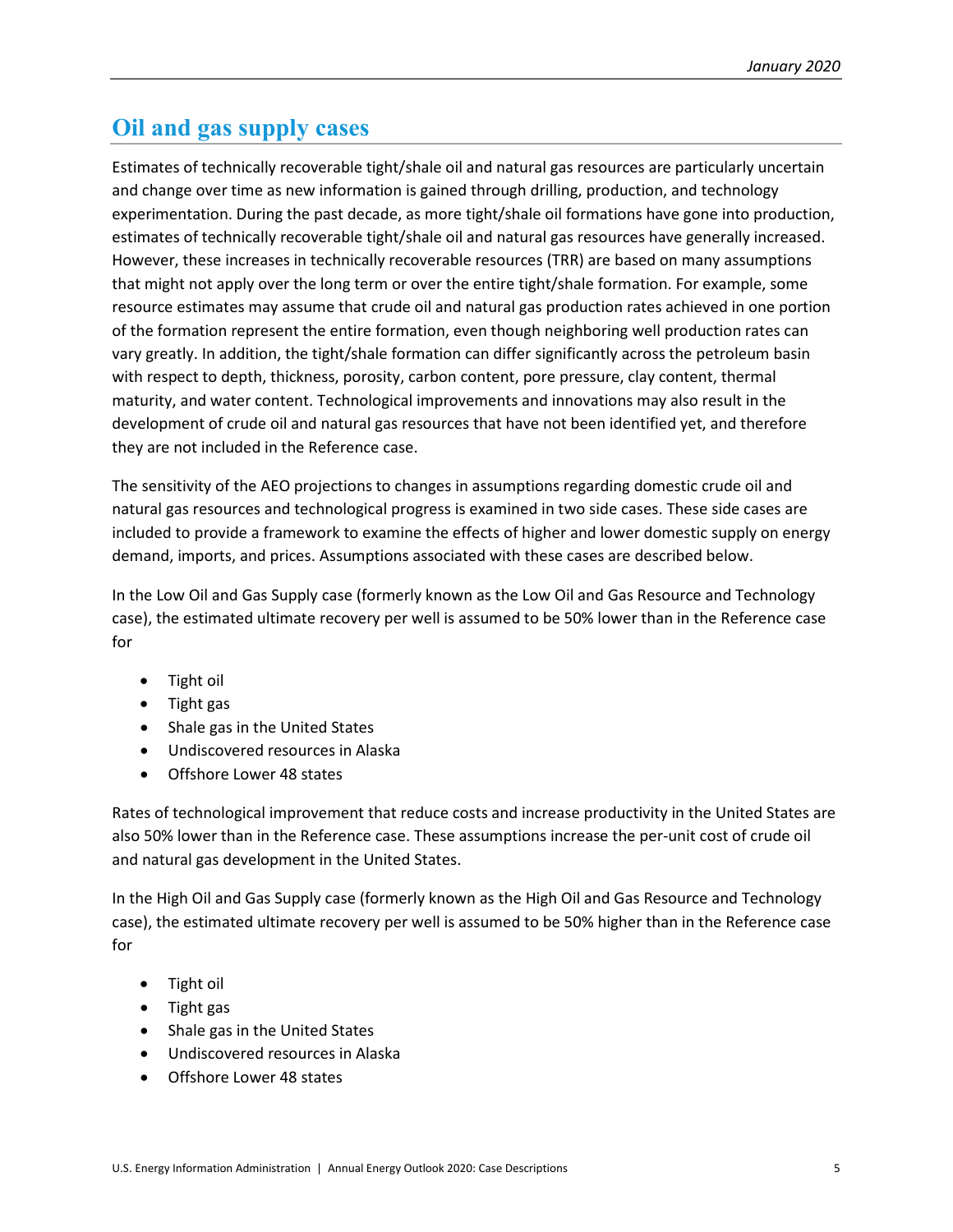Rates of technological improvement that reduce costs and increase productivity in the United States are also 50% higher than in the Reference case. In addition, tight oil and shale gas resources are added to reflect new prospects or the expansion of known prospects. Crude oil pipeline and export capacity in the Liquid Fuels Markets Module (LFMM) is assumed to increase in the projection period to accommodate higher levels of domestic oil production.

| Case                         | Oil<br>(billion barrels) | Natural gas<br>(trillion cubic feet) |
|------------------------------|--------------------------|--------------------------------------|
| High Oil and Gas Supply case |                          | 3.554                                |
| Reference case               | כמצ                      | 2.390                                |
| Low Oil and Gas Supply case  | 177                      | 1.351                                |

#### **Table 3. AEO2020 unproved technically recoverable resource assumptions at the start of 2018**

#### <span id="page-8-0"></span>**Renewables cost cases**

For AEO2020, EIA introduces two new cases to address uncertainty of future costs of renewable power generation technologies: one assuming renewables costs that are higher than those in the Reference case and another assuming renewables costs that are lower.

In the High Renewables Cost case, the overnight capital cost is held constant at the 2019 level throughout the projection period for all renewable technologies, including conventional hydropower, in the electric power sector and for small wind and solar technologies in the end-use sectors.

In the Low Renewables Cost case, overnight capital costs, operating and maintenance (O&M) costs, and fuel prices, where applicable, are assumed to decline more rapidly than in the Reference case, reaching levels 40% lower than their Reference case equivalents by 2050 for all renewable generation technologies (wind, solar, conventional hydropower, biomass, geothermal, and municipal solid waste), including in end-use applications. Other assumptions within the National Energy Modeling System (NEMS) are unchanged from the Reference case. Similarly, solar photovoltaics (PV) and small wind equipment, installation, and fixed O&M costs in the end-use sectors are 40% lower than those in the Reference case by 2050.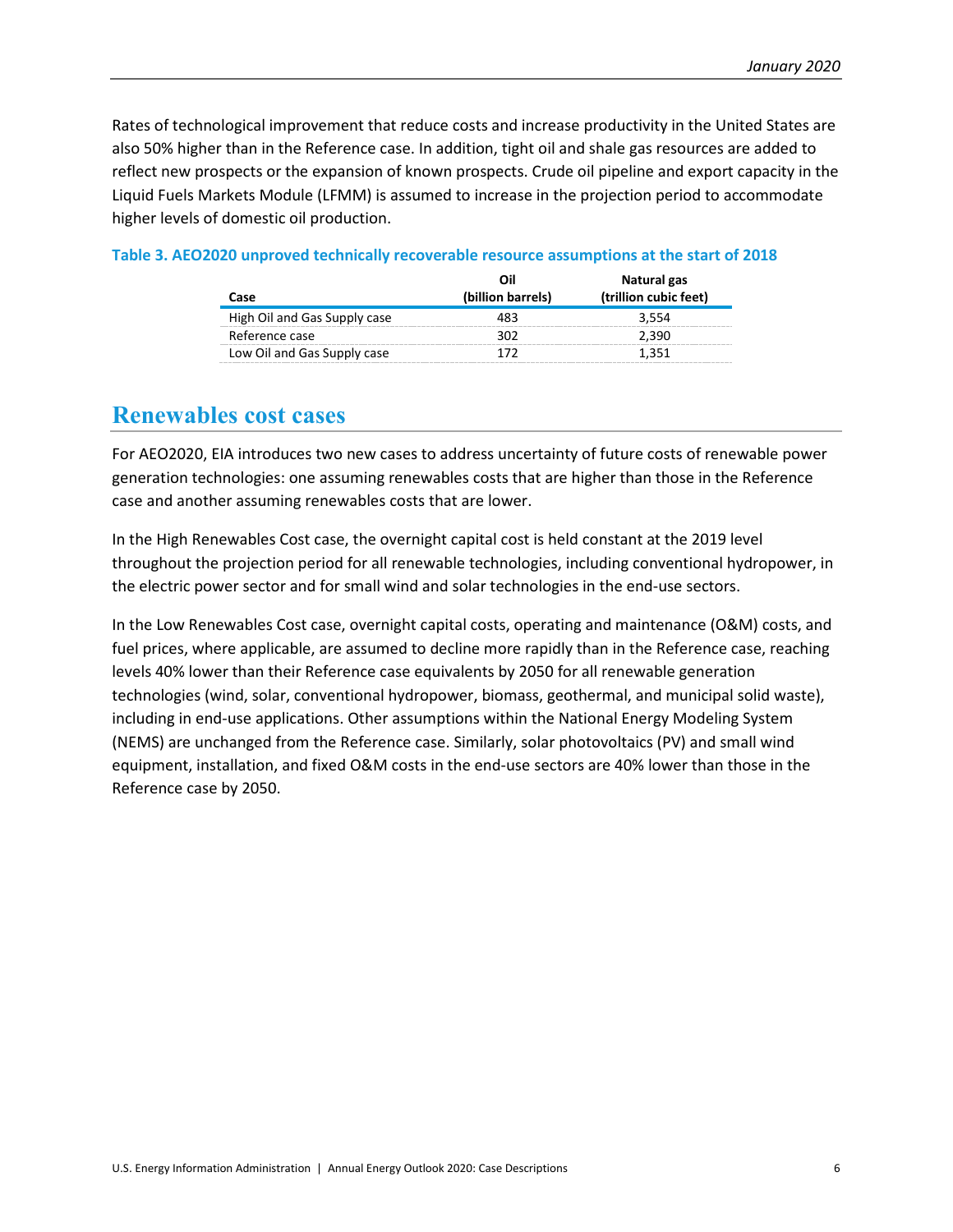# <span id="page-9-0"></span>**Alternative policy cases**

The AEO Reference case generally assumes that existing laws and regulations remain as enacted throughout the projection period, including sunset dates or other specific changes over time that are written into the laws or regulations. Therefore, the Reference case serves as a starting point for analysis of possible changes in legislation or regulations. The cases in this section analyze the effects of recently enacted legislation and assumed future changes to laws and regulations that have a history of being extended beyond their legislated sunset dates or that call for periodic updates beyond current standard levels. EIA plans to publish an *Issues in Focus* article later in 2020 that discusses these projections and will provide a complete description of these cases.

### <span id="page-9-1"></span>**No Affordable Clean Energy Rule case**

The AEO2020 Reference case includes the No Affordable Clean Energy (ACE) Rule, which the U.S. Environmental Protection Agency issued in June 2019 to establish guidelines for states developing plans to limit carbon dioxide emissions at their coal-fired power plants. AEO2020 reflects this program in its projections by requiring all coal plants with the potential to improve plant heat rates to undertake these projects or retire by 2025. As a sensitivity case, the No ACE Rule case assumes that the existing ACE rule is not implemented and that all coal-fired power plants continue to operate at their current efficiency levels if economic to do so.

### <span id="page-9-2"></span>**Carbon-Free Generation Standard case**

The Carbon-Free Generation Standard case assumes that all 50 states achieve at least 50% of electricity sales by 2050 using a suite of generation technologies that emit little to no net carbon dioxide, including

- Nuclear
- Existing large scale and new hydropower
- Fossil-fuel generation with carbon capture and sequestration
- Geothermal
- Biomass
- Municipal solid waste
- Solar PV
- Solar thermal
- Onshore wind
- Offshore wind

States that currently have a renewable portfolio standard (RPS), clean energy standard (CES), or similar policy designed to reach at least that level of carbon-free generation maintain their existing targets with no change. Other states with such policies continue until the terminal target year and then switch to a path that achieves the 50% generation standard by 2050. Finally, states that do not currently have any such policy, including states that had a terminal target year before 2020, are assumed to adopt a 50% generation by 2050 standard using the suite of generation technologies specified above.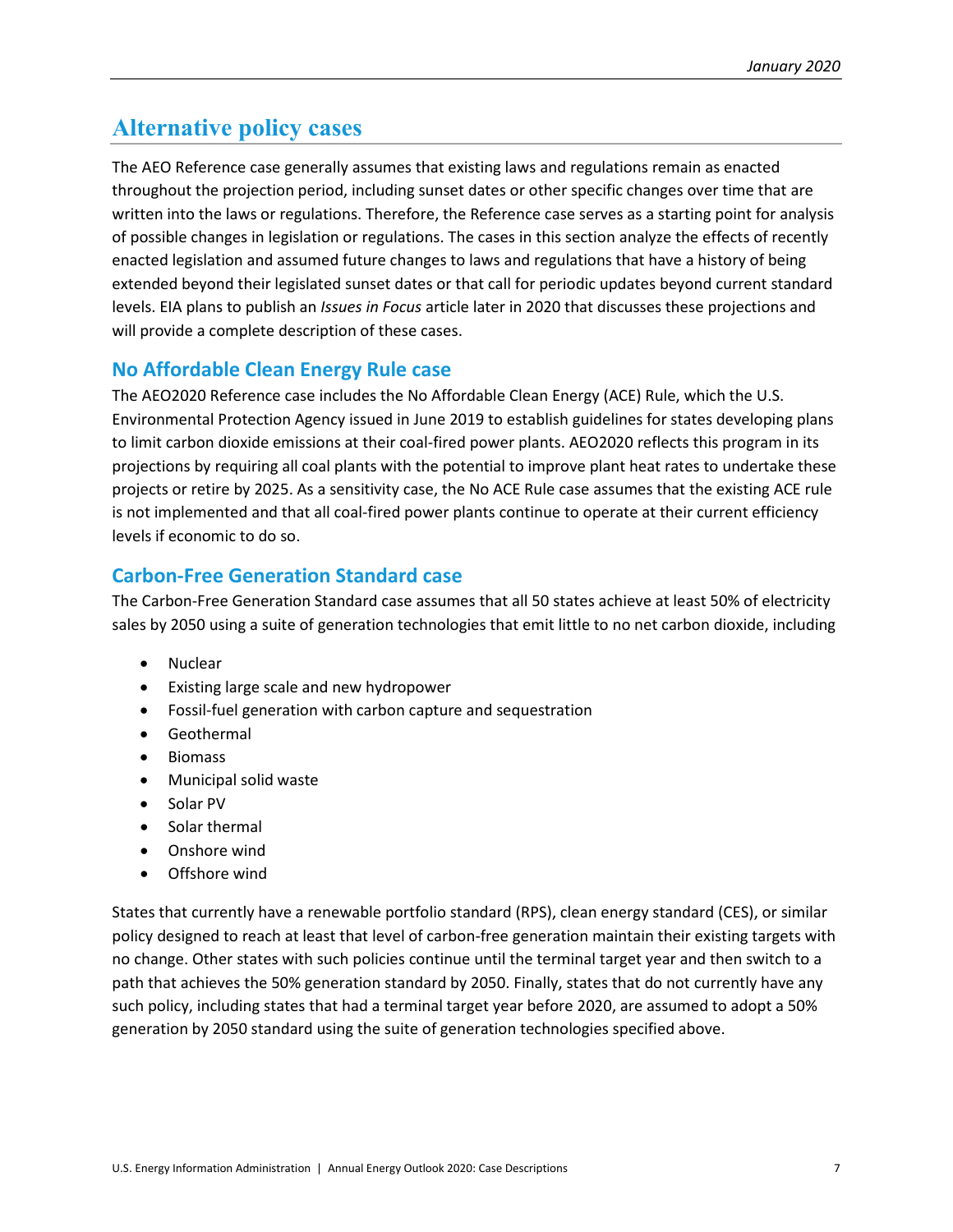#### <span id="page-10-0"></span>**Utility rate structure cases**

In the Reference case, residential end users who sell electricity to the grid are compensated at the retail electricity rate. The utility rate structure cases assume all net distributed solar PV generation (excluding generation consumed onsite) are compensated at the wholesale or marginal price of electricity. The primary Utility Rate Structure case will use Reference case assumptions, except for the change to compensation for residential solar PV generation. Other sensitivity cases will apply the change in compensation for residential solar PV generation to various core side cases covered in AEO2020.

#### <span id="page-10-1"></span>**Carbon fee case**

The three carbon fee cases assume economy-wide implementation of a carbon allowance fee starting in 2021 and increasing at 5% (real) per year. Emissions revenues are distributed back to consumers via lump-sum payments, keeping government deficit neutral. [Table 4](#page-10-2) shows the allowance fees in the first year of the program and in the last projection year.

<span id="page-10-2"></span>**Table 4. Economy-wide carbon dioxide emissions prices in the AEO2020 carbon fee side cases (2019 dollars per metric ton of carbon dioxide)**

| Case                 | 2021    | 2050     |
|----------------------|---------|----------|
| \$15 Carbon Fee case | \$15.00 | S61.74   |
| \$25 Carbon Fee case | \$25.00 | \$102.90 |
| \$35 Carbon Fee case | \$35.00 | \$144.06 |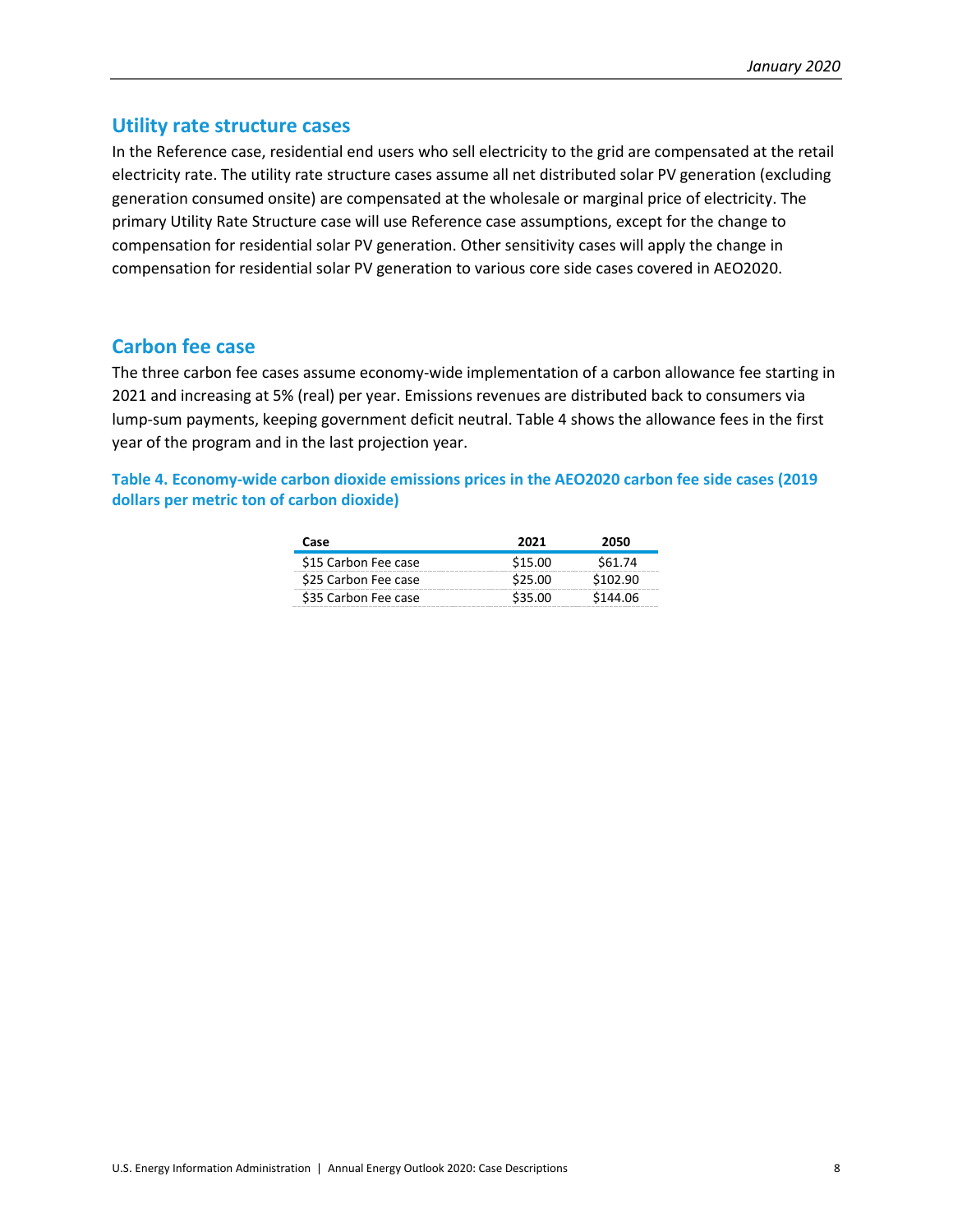# <span id="page-11-0"></span>**Global natural gas demand cases**

Analyses prepared for the *International Energy Outlook 2019* (IEO2019) identified long-term uncertainty in the global supply and demand for natural gas. The projections in the AEO2020 Reference case for exports of liquefied natural gas (LNG) depend on IEO2019's projections of

- Demand for natural gas in OECD Europe and in Asia
- Natural gas production in Asia
- Global supply of flexible LNG (defined as the LNG volumes that do not have a destination clause and can be delivered to any demand market)

Because U.S. natural gas production growth is largely supported by increased natural gas exports, EIA developed sensitivity cases for AEO2020 to create a range of levels of U.S. LNG exports to understand the effects they may have on U.S. natural gas markets.

EIA constructed the high and low global LNG side cases by varying three assumptions:

- Natural gas demand in Asia (Japan, South Korea, India, China, and non-OECD Asia)
- Natural gas production in Asia
- Global flexible LNG supply

EIA will provide a complete discussion of these side cases and their construction with the publication of the *Issues in Focus* article discussing these projections.